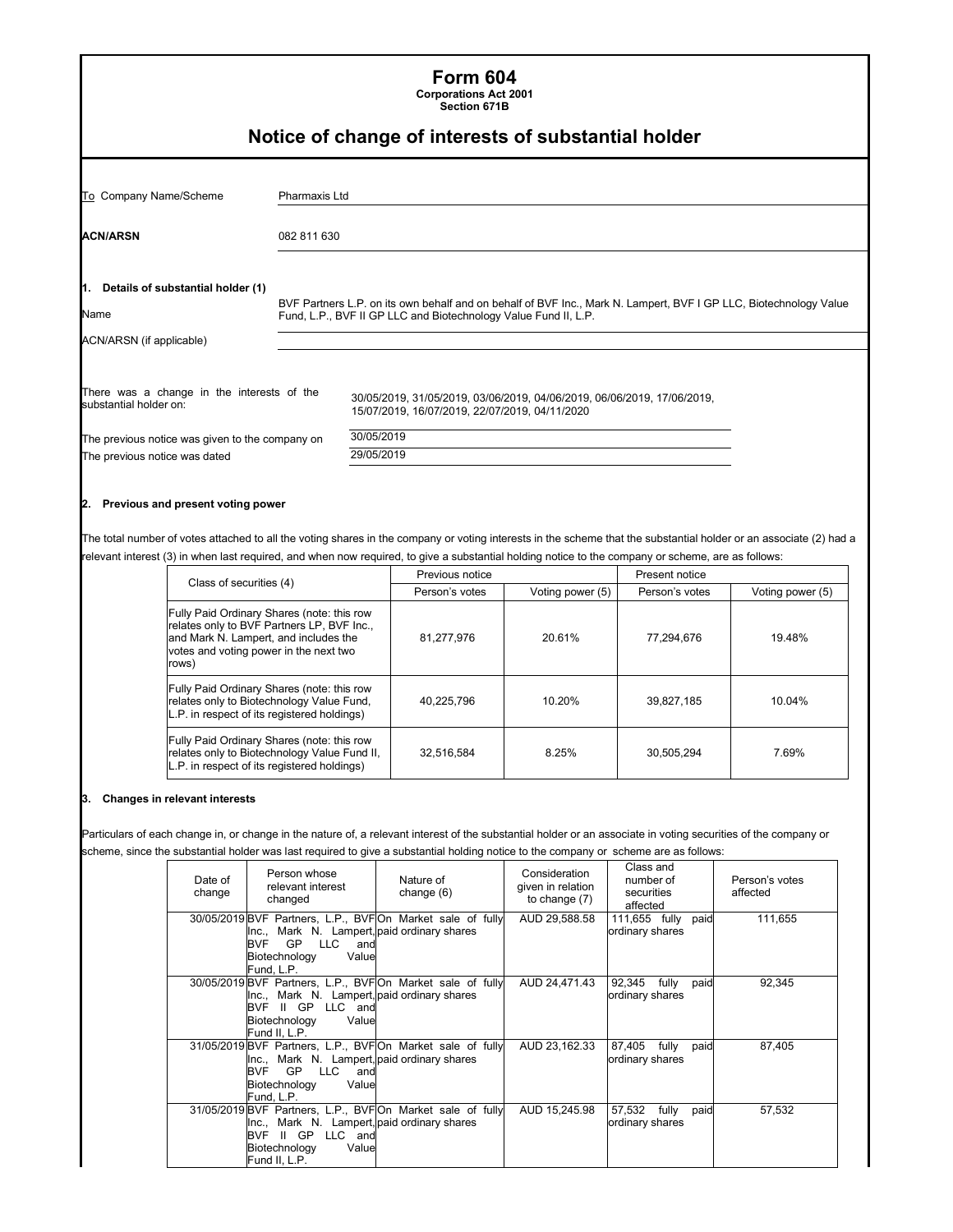|            | 31/05/2019 BVF Partners LP, BVFOn Market sale of fully                                                      |  | AUD 7,569.2    | 28,563 fully                         | paid | 28,563    |
|------------|-------------------------------------------------------------------------------------------------------------|--|----------------|--------------------------------------|------|-----------|
|            | Inc. and Mark N. Lampert, paid ordinary shares<br>and MSI BVF SPV LLC                                       |  |                | ordinary shares                      |      |           |
| 03/06/2019 | BVF Partners, L.P., BVFOn Market sale of fully                                                              |  | AUD 8,392.02   | 32,277 fully paid                    |      | 32,277    |
|            | Inc., Mark N. Lampert, paid ordinary shares                                                                 |  |                | ordinary shares                      |      |           |
|            | BVF GP LLC<br>and<br>Biotechnology<br>Value<br>Fund, L.P.                                                   |  |                |                                      |      |           |
| 03/06/2019 | BVF Partners, L.P., BVFOn Market sale of fully                                                              |  | AUD 5,527.86   | 21,261 fully                         | paid | 21,261    |
|            | Inc., Mark N. Lampert, paid ordinary shares<br>BVF II GP LLC and<br>Value<br>Biotechnology<br>Fund II, L.P. |  |                | ordinary shares                      |      |           |
| 03/06/2019 | BVF Partners LP, BVFOn Market sale of fully                                                                 |  | AUD 3,422.12   | 13,162 fully                         | paid | 13,162    |
|            | Inc. and Mark N. Lampert, paid ordinary shares<br>and MSI BVF SPV LLC                                       |  |                | ordinary shares                      |      |           |
| 04/06/2019 | BVF Partners, L.P., BVFOn Market sale of fully                                                              |  | AUD 18,137.08  | 69,758 fully                         | paid | 69,758    |
|            | Inc., Mark N. Lampert, paid ordinary shares<br><b>GP</b><br>BVF<br>LLC<br>and<br>Biotechnology<br>Value     |  |                | ordinary shares                      |      |           |
| 04/06/2019 | Fund, L.P.<br>BVF Partners, L.P., BVFOn Market sale of fully                                                |  | AUD 16,520.92  | 63,542 fully                         | paid | 63,542    |
|            | Inc., Mark N. Lampert, paid ordinary shares                                                                 |  |                | ordinary shares                      |      |           |
|            | BVF II GP LLC and<br>Biotechnology<br>Value<br>Fund II, L.P.                                                |  |                |                                      |      |           |
| 06/06/2019 | BVF Partners, L.P., BVFOn Market sale of fully<br>Inc., Mark N. Lampert, paid ordinary shares               |  | AUD 25,549.19  | 97,516 fully<br>ordinary shares      | paid | 97,516    |
|            | GP LLC<br>BVF<br>and<br>Biotechnology<br>Value<br>Fund, L.P.                                                |  |                |                                      |      |           |
| 06/06/2019 | BVF Partners, L.P., BVFOn Market sale of fully                                                              |  | AUD 23,182.81  | 88,484 fully paid                    |      | 88,484    |
|            | Inc., Mark N. Lampert, paid ordinary shares<br>BVF II GP LLC and                                            |  |                | ordinary shares                      |      |           |
|            | Biotechnology<br>Value                                                                                      |  |                |                                      |      |           |
| 17/06/2019 | Fund II, L.P.<br>BVF Partners, L.P., BVFOn Market sale of fully                                             |  | AUD 5,048.16   | 19,416 fully                         | paid | 19,416    |
|            | Inc., Mark N. Lampert, paid ordinary shares<br>BVF II GP LLC and                                            |  |                | ordinary shares                      |      |           |
|            | Biotechnology<br>Value<br>Fund II, L.P.                                                                     |  |                |                                      |      |           |
| 17/06/2019 | BVF Partners LP, BVFOn Market sale of fully<br>Inc. and Mark N. Lampert, paid ordinary shares               |  | AUD 18,611.84  | 71,584 fully paid<br>ordinary shares |      | 71,584    |
|            | and MSI BVF SPV LLC                                                                                         |  |                |                                      |      |           |
| 15/07/2019 | BVF Partners LP, BVFOn Market sale of fully<br>Inc. and Mark N. Lampert, paid ordinary shares               |  | AUD 23,958.00  | 99,000 fully                         | paid | 99.000    |
|            | and MSI BVF SPV LLC                                                                                         |  |                | ordinary shares                      |      |           |
| 16/07/2019 | BVF Partners LP, BVFOn Market sale of fully                                                                 |  | AUD 2.410.00   | 10,000 fully                         | paid | 10,000    |
|            | Inc. and Mark N. Lampert, paid ordinary shares<br>and MSI BVF SPV LLC                                       |  |                | ordinary shares                      |      |           |
| 22/07/2019 | BVF Partners LP, BVFOn Market sale of fully                                                                 |  | AUD 4,752.00   | 19,800 fully                         | paid | 19,800    |
|            | Inc. and Mark N. Lampert, paid ordinary shares<br>and MSI BVF SPV LLC                                       |  |                | ordinary shares                      |      |           |
| 04/11/2020 | BVF Partners LP, BVFOn Market sale of fully                                                                 |  | AUD 113,813.18 | 875,486 fully                        | paid | 875,486   |
|            | Inc. and Mark N. Lampert, paid ordinary shares<br>and MSI BVF SPV LLC                                       |  |                | ordinary shares                      |      |           |
| 04/11/2020 | BVF Partners, L.P., BVFOn Market sale of fully                                                              |  | AUD 216,932.3  | 1,668,710 fully paid                 |      | 1,668,710 |
|            | Inc., Mark N. Lampert, paid ordinary shares                                                                 |  |                | ordinary shares                      |      |           |
|            | BVF II GP LLC and<br>Biotechnology<br>Value<br>Fund II, L.P.                                                |  |                |                                      |      |           |
| 04/11/2020 | BVF Partners, L.P., BVFOn Market sale of fully<br>Inc. and Mark N. Lampert, paid ordinary shares            |  | AUD 59,254.52  | 455,804 fully<br>ordinary shares     | paid | 455,804   |
|            | BVF Partners OS, Ltd.,                                                                                      |  |                |                                      |      |           |
|            | and Biotechnology Value<br>Trading Fund OS, L.P                                                             |  |                |                                      |      |           |
|            |                                                                                                             |  |                |                                      |      |           |

## **4. Present relevant interests**

Particulars of each relevant interest of the substantial holder in voting securities after the change are as follows:

| Holder of<br>relevant<br>interest | Reaistered<br>holder of<br>securities | Person<br>entitled<br>to be<br>reaistered | Nature of<br>relevant<br>interest (6) | Class and<br>number of<br>securities | Person's votes |
|-----------------------------------|---------------------------------------|-------------------------------------------|---------------------------------------|--------------------------------------|----------------|
|                                   |                                       | as holder (8)                             |                                       |                                      |                |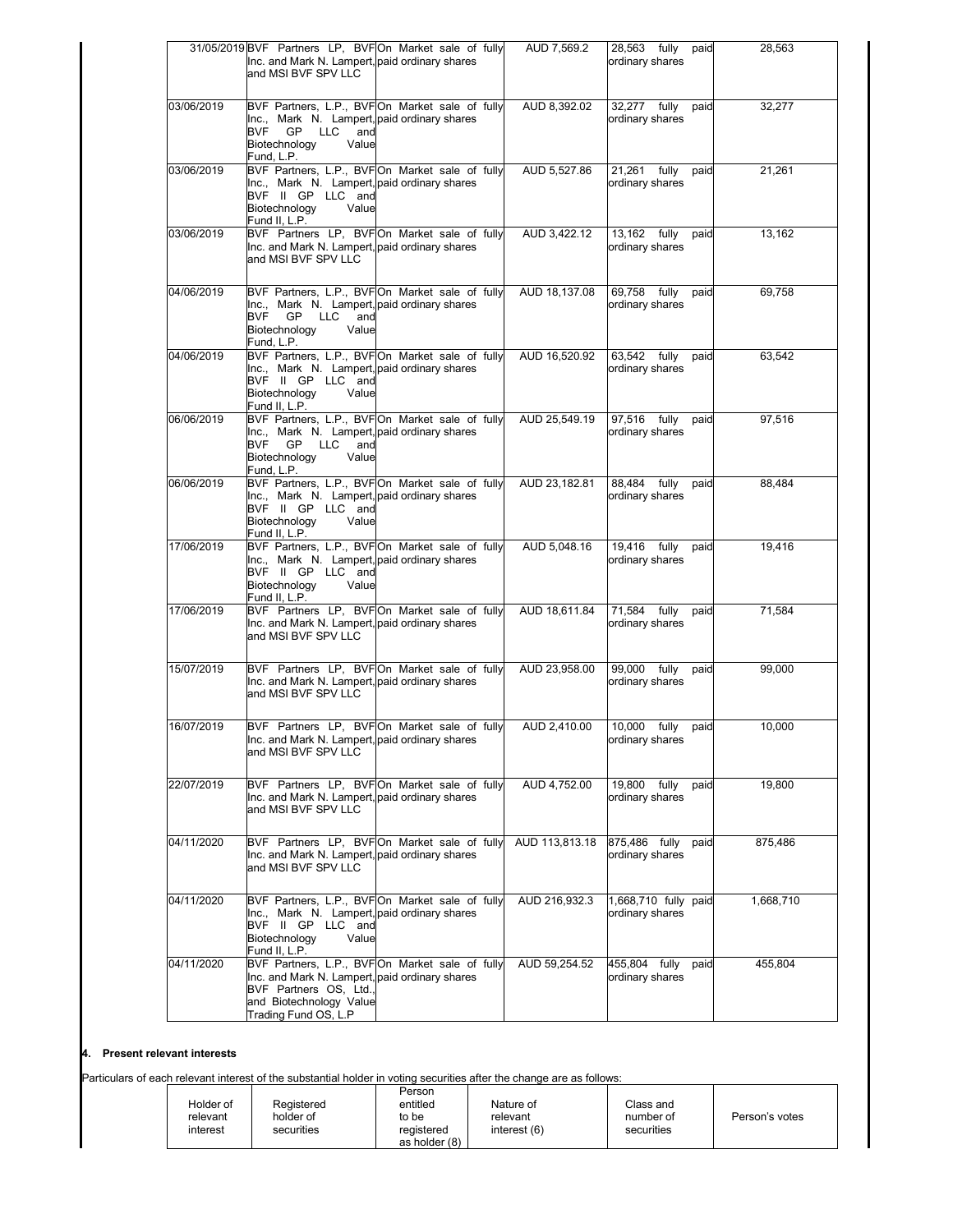| <b>BVF Partners.</b>                            | Jefferies LLC and BNP                                              | Biotechnology                                                                                                                                                                                                               | Relevant interest arises                                                                                                                                                                                                                                                                                                                                         |                                          |            |
|-------------------------------------------------|--------------------------------------------------------------------|-----------------------------------------------------------------------------------------------------------------------------------------------------------------------------------------------------------------------------|------------------------------------------------------------------------------------------------------------------------------------------------------------------------------------------------------------------------------------------------------------------------------------------------------------------------------------------------------------------|------------------------------------------|------------|
| L.P.                                            | <b>Paribas Nominees</b><br><b>Pty Ltd</b>                          | Value Fund, L.P,<br>Biotechnology<br>Value Fund II,<br>L.P,<br>Biotechnology<br>Value Trading<br>Fund OS, L.P.,<br>Investment 10<br>LLC, MSI BVF<br>SPV, LLC, as per<br>their relevant<br>interests below.                  | under section 608(1)(b) of<br>the Corporations Act 2001<br>(Cth) (Corporations Act)<br>by virtue of BVF Partners,<br>L.P. (i) acting as general<br>partner of, and/or (ii) acting<br>as investment manager of,<br>respectively, the registered<br>holders of the securities,<br>whereby it holds the<br>authority to cast votes in<br>respect of the securities. | 77,294,676 fully paid<br>ordinary shares | 77,294,676 |
| BVF Inc. and<br>Mark N.<br>Lampert              | Jefferies LLC and BNP<br><b>Paribas Nominees</b><br><b>Pty Ltd</b> | Biotechnology<br>Value Fund, L.P,<br>Biotechnology<br>Value Fund II,<br>L.P,<br>Biotechnology<br>Value Trading<br>Fund OS, L.P.,<br>Investment 10<br>LLC, MSI BVF<br>SPV, LLC, as per<br>their relevant<br>interests below. | Relevant interest arises<br>under section 608(3)(b) of<br>the Corporations Act as<br>each of BVF Inc. and Mark<br>N. Lampert controls BVF<br>Partners, L.P.                                                                                                                                                                                                      | 77,294,676 fully paid<br>ordinary shares | 77,294,676 |
| <b>BVF Partners</b><br>OS Ltd.                  | Jefferies LLC                                                      | Biotechnology<br>Value Trading<br>Fund OS, L.P.                                                                                                                                                                             | Relevant interest arises<br>under section $608(1)(b)$ of<br>the Corporations Act by<br>virtue of BVF Partners OS,<br>Ltd. acting as general<br>partner of Biotechnology<br>Value Trading Fund OS,<br>L.P., a registered holder of<br>securities, whereby it holds<br>the authority to cast votes in<br>respect to the securities.                                | 5,179,332 fully paid<br>ordinary shares  | 5,179,332  |
| Biotechnology<br>Value Trading<br>Fund OS, L.P. | Jefferies LLC                                                      | Biotechnology<br>Value Trading<br>Fund OS, L.P.                                                                                                                                                                             | Relevant interest arises<br>under sections $608(1)(b)$<br>and 608(1)(c) of the<br>Corporations Act as<br>beneficial holder of the<br>securities                                                                                                                                                                                                                  | 5,179,332 fully paid<br>ordinary shares  | 5,179,332  |
| Biotechnology<br>Value Fund,<br>L.P.            | Jefferies LLC                                                      | Biotechnology<br>Value Fund, L.P.                                                                                                                                                                                           | Relevant interest arises<br>under sections 608(1)(b)<br>and 608(1)(c) of the<br>Corporations Act as<br>beneficial holder of the<br>securities                                                                                                                                                                                                                    | 39,827,185 fully paid<br>ordinary shares | 39,827,185 |
| <b>BVFIGPLLC</b><br>Biotechnology               | <b>Jefferies LLC</b><br>Jefferies LLC                              | Biotechnology<br>Value Fund, L.P.<br>Biotechnology                                                                                                                                                                          | Relevant interest arises<br>under section 608(1)(b) of<br>the Corporations Act by<br>virtue of BVF I GP LLC.<br>acting as general partner of<br>Biotechnology Value Fund,<br>L.P., whereby it holds the<br>authority to cast votes in<br>respect of the securities.<br><b>Relevant interest arises</b>                                                           | 39,827,185 fully paid<br>ordinary shares | 39,827,185 |
| Value Fund II.<br>L.P.                          |                                                                    | Value Fund II,<br>L.P.                                                                                                                                                                                                      | under sections 608(1)(ab<br>and $608(1)(c)$ of the<br>Corporations Act as<br>beneficial holder of the<br>securities                                                                                                                                                                                                                                              | 30,505,294 fully paid<br>ordinary shares | 30,505,294 |
| <b>BVF II GP LLC</b>                            | <b>Jefferies LLC</b>                                               | Biotechnology<br>Value Fund II,<br>L.P.                                                                                                                                                                                     | Relevant interest arises<br>under section 608(1)(b) of<br>the Corporations Act by<br>virtue of BVF II GP LLC.<br>acting as general partner of<br>Biotechnology Value Fund<br>II, L.P., whereby it holds the<br>authority to cast votes in<br>respect of the securities.                                                                                          | 30,505,294 fully paid<br>ordinary shares | 30,505,294 |
| MSI BVF SPV,<br>LLC                             | <b>BNP Paribas Nominees</b><br><b>Pty Ltd</b>                      | MSI BVF SPV,<br>LLC                                                                                                                                                                                                         | Relevant interest arises<br>under sections 608(1)(b)<br>and $608(1)(c)$ of the<br>Corporations Act as<br>beneficial holder of the<br>securities                                                                                                                                                                                                                  | 1,782,865 fully paid<br>ordinary shares  | 1,782,865  |